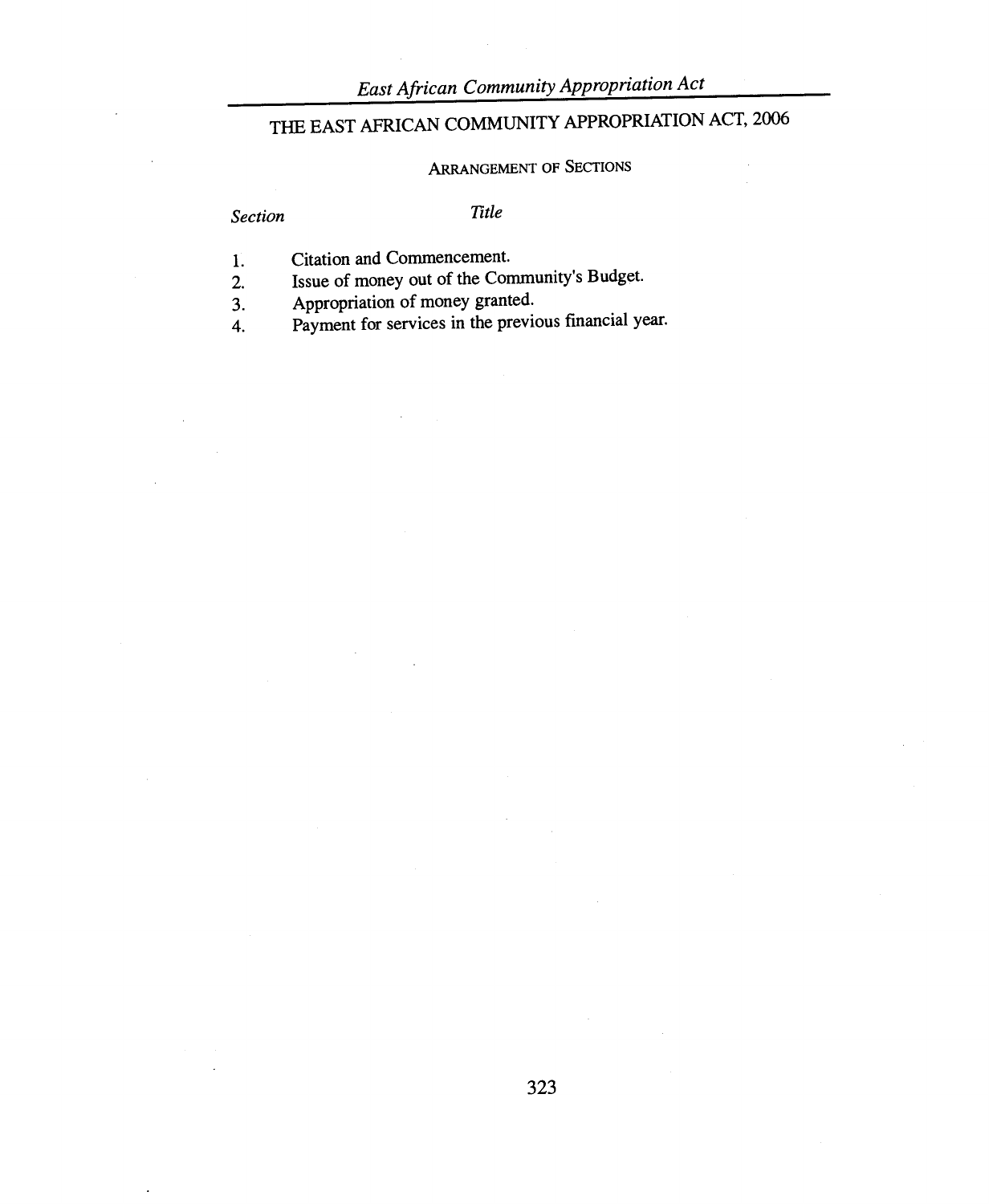$\label{eq:2.1} \frac{1}{\sqrt{2}}\int_{\mathbb{R}^3}\frac{1}{\sqrt{2}}\left(\frac{1}{\sqrt{2}}\right)^2\frac{1}{\sqrt{2}}\left(\frac{1}{\sqrt{2}}\right)^2\frac{1}{\sqrt{2}}\left(\frac{1}{\sqrt{2}}\right)^2\frac{1}{\sqrt{2}}\left(\frac{1}{\sqrt{2}}\right)^2.$ 

 $\label{eq:2.1} \frac{1}{\sqrt{2}}\int_{0}^{\infty}\frac{1}{\sqrt{2\pi}}\left(\frac{1}{\sqrt{2\pi}}\right)^{2\alpha} \frac{1}{\sqrt{2\pi}}\int_{0}^{\infty}\frac{1}{\sqrt{2\pi}}\left(\frac{1}{\sqrt{2\pi}}\right)^{\alpha} \frac{1}{\sqrt{2\pi}}\frac{1}{\sqrt{2\pi}}\int_{0}^{\infty}\frac{1}{\sqrt{2\pi}}\frac{1}{\sqrt{2\pi}}\frac{1}{\sqrt{2\pi}}\frac{1}{\sqrt{2\pi}}\frac{1}{\sqrt{2\pi}}\frac{1}{\sqrt{2\pi}}$  $\label{eq:2.1} \frac{1}{\sqrt{2}}\int_{\mathbb{R}^3}\frac{1}{\sqrt{2}}\left(\frac{1}{\sqrt{2}}\int_{\mathbb{R}^3}\frac{1}{\sqrt{2}}\left(\frac{1}{\sqrt{2}}\int_{\mathbb{R}^3}\frac{1}{\sqrt{2}}\left(\frac{1}{\sqrt{2}}\int_{\mathbb{R}^3}\frac{1}{\sqrt{2}}\right)\frac{1}{\sqrt{2}}\right)\frac{1}{\sqrt{2}}\right)=\frac{1}{2}\int_{\mathbb{R}^3}\frac{1}{\sqrt{2}}\int_{\mathbb{R}^3}\frac{1}{\sqrt{2}}\frac{1}{\$ 

 $\label{eq:2.1} \frac{1}{\sqrt{2}}\int_{0}^{\infty}\frac{dx}{\sqrt{2\pi}}\left(\frac{dx}{\sqrt{2\pi}}\right)^{2}dx\int_{0}^{\infty}\frac{dx}{\sqrt{2\pi}}\left(\frac{dx}{\sqrt{2\pi}}\right)^{2}dx\int_{0}^{\infty}\frac{dx}{\sqrt{2\pi}}\frac{dx}{\sqrt{2\pi}}\int_{0}^{\infty}\frac{dx}{\sqrt{2\pi}}\frac{dx}{\sqrt{2\pi}}\frac{dx}{\sqrt{2\pi}}\frac{dx}{\sqrt{2\pi}}\frac{dx}{\sqrt{2\pi}}\frac{dx}{\sqrt{2\pi}}\frac{$ 

 $\label{eq:2.1} \mathcal{L}(\mathcal{L}^{\text{max}}_{\mathcal{L}}(\mathcal{L}^{\text{max}}_{\mathcal{L}})) \leq \mathcal{L}(\mathcal{L}^{\text{max}}_{\mathcal{L}}(\mathcal{L}^{\text{max}}_{\mathcal{L}}))$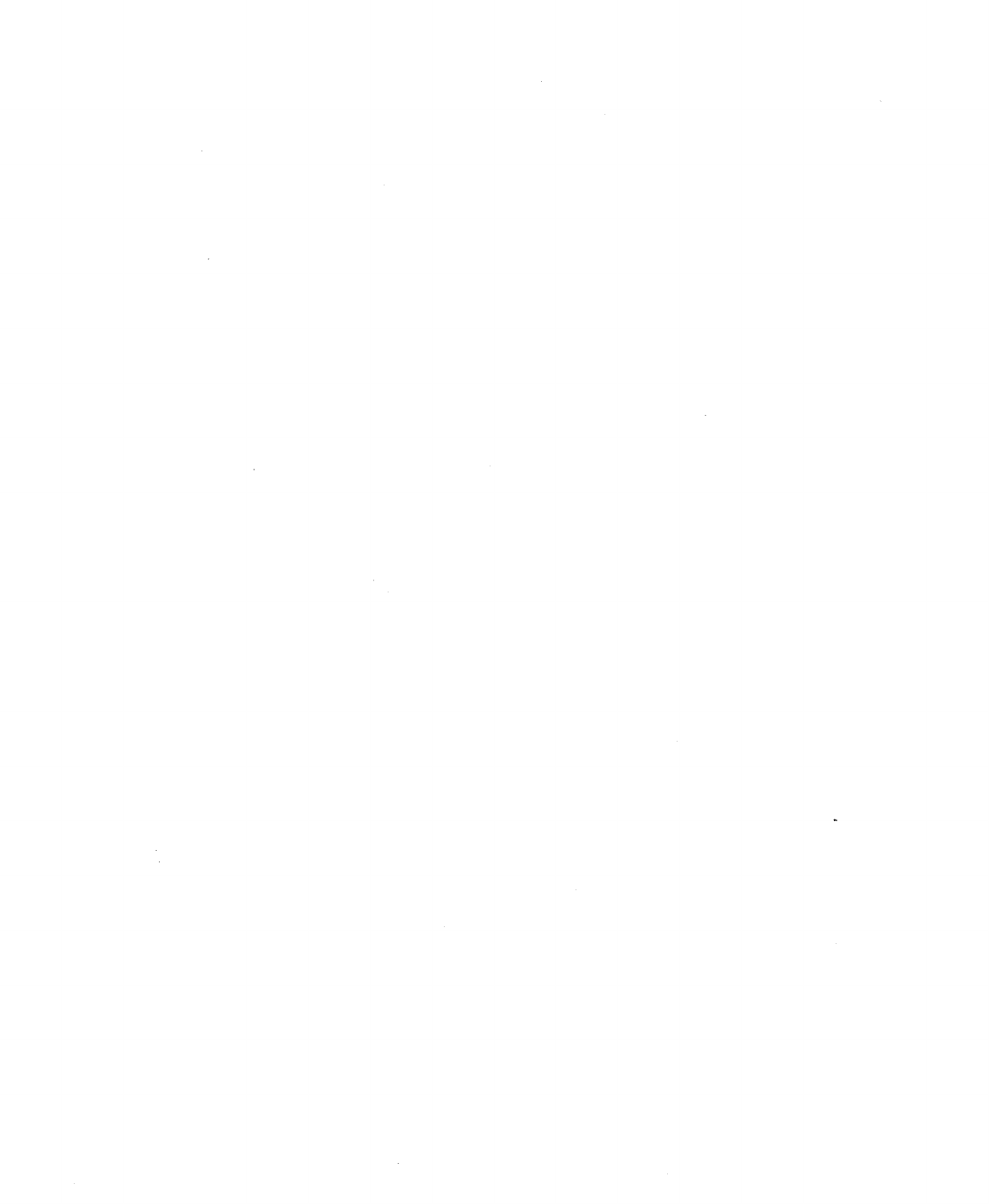### *East African Community Appropriation Act*



#### THE EAST AFRICAN COMMUNITY

*Date of assent* **25th November, 2005** 

#### *Date of commencement* **1st July, 2005**

# **An Act to make appropriation out of the East African Community Budget to the service of the financial year ending 30th June, 2006.**

ENACTED by the East African Community and assented to by the President of the United Republic of Tanzania, the President of the Republic of Kenya and the President of the Republic of Uganda.

**1.** This Act may be cited as the East African Community Appropriation Act 2006 and shall be deemed to have come into force on the 1st day of July 2005. Citation and Commencement.

2. The Secretary General may issue out of the Budget of East African Community and apply towards the supply granted to the Community for the services of the year ending on the 30th June, 2006, the sum of United States Dollars nineteen million five hundred sixty one thousand and three hundred eighty nine.

Issue of money out of the Community's Budget.

Appropriation of money granted. Payment for services in the previous financial year.

3. The sums granted by this Act shall be appropriated for the services and purposes specified in the Schedule to this Act.

4. Any part of the sums granted by section 2 of this Act which has been, or is issued from the Budget of the East African Community before the 30th day of June, 2006 shall be available until a date to be determined by the Council of Ministers, not being later than the 31st day of December, 2006 for making payments which become due during the year ending on the 30th June, 2006.